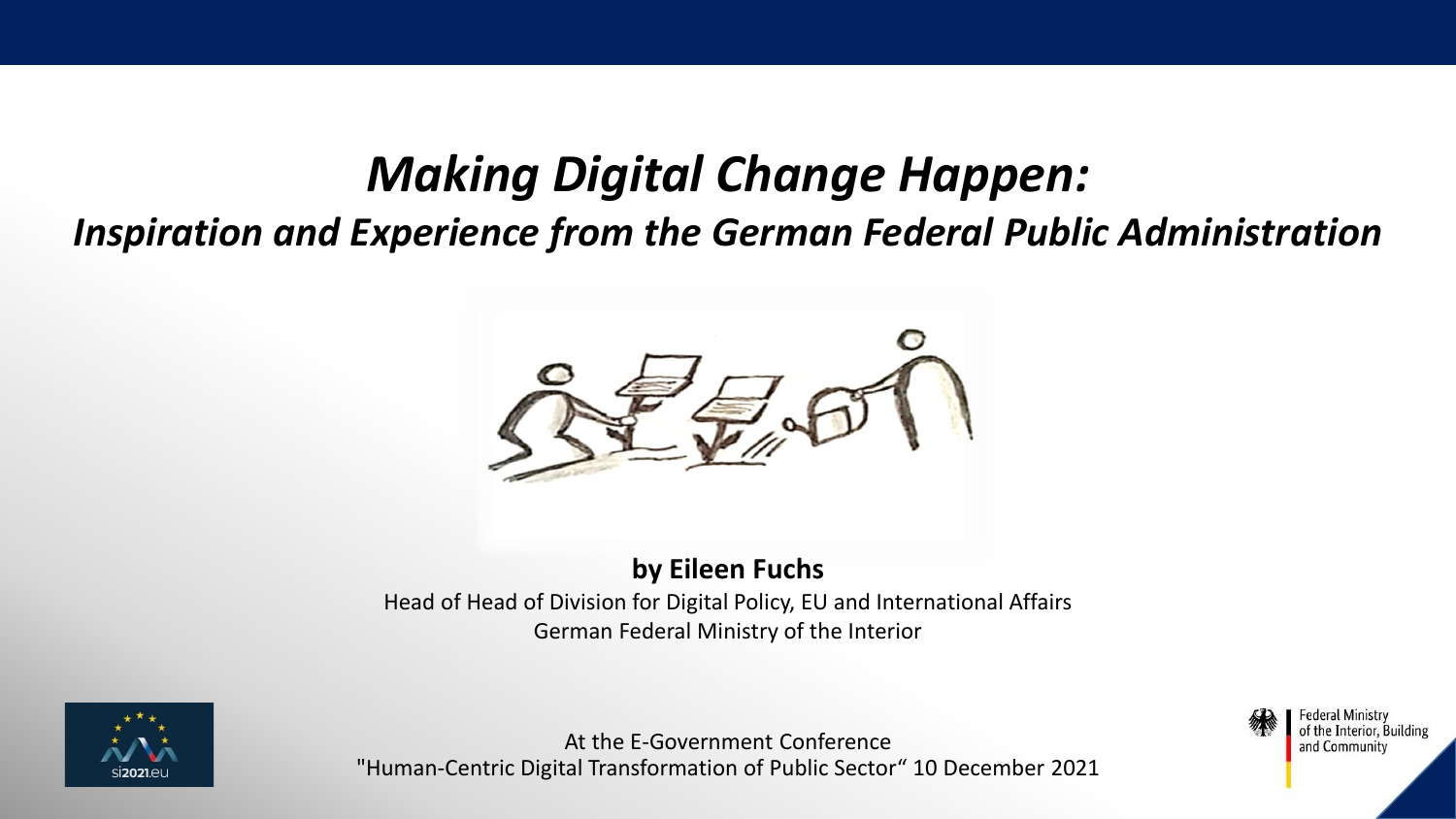### Introduction



#### **Placing the individual at the centre**



#### digital transformation of the public administration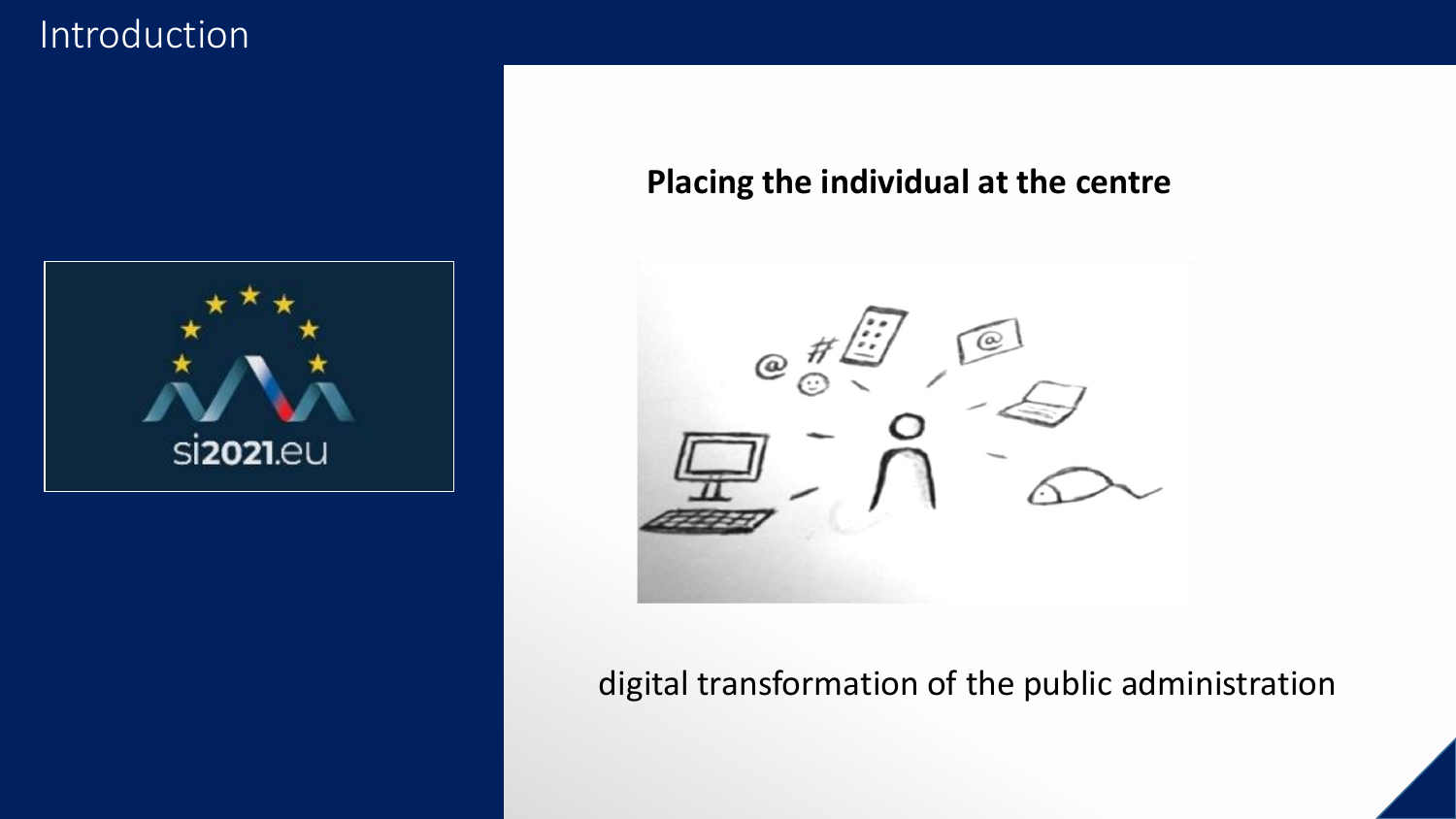### Introduction



© documenta fifteen 2022



© documenta fifteen, ruruHaus, Kassel, 2021, Foto: Nicolas Wefers

#### **Jakarta-based artists' collective ruangrupa**

Concept of "**Lumbung"**

Core principles such as:

- **Collectivity**
- **Communal resource sharing**
- **Equal allocation**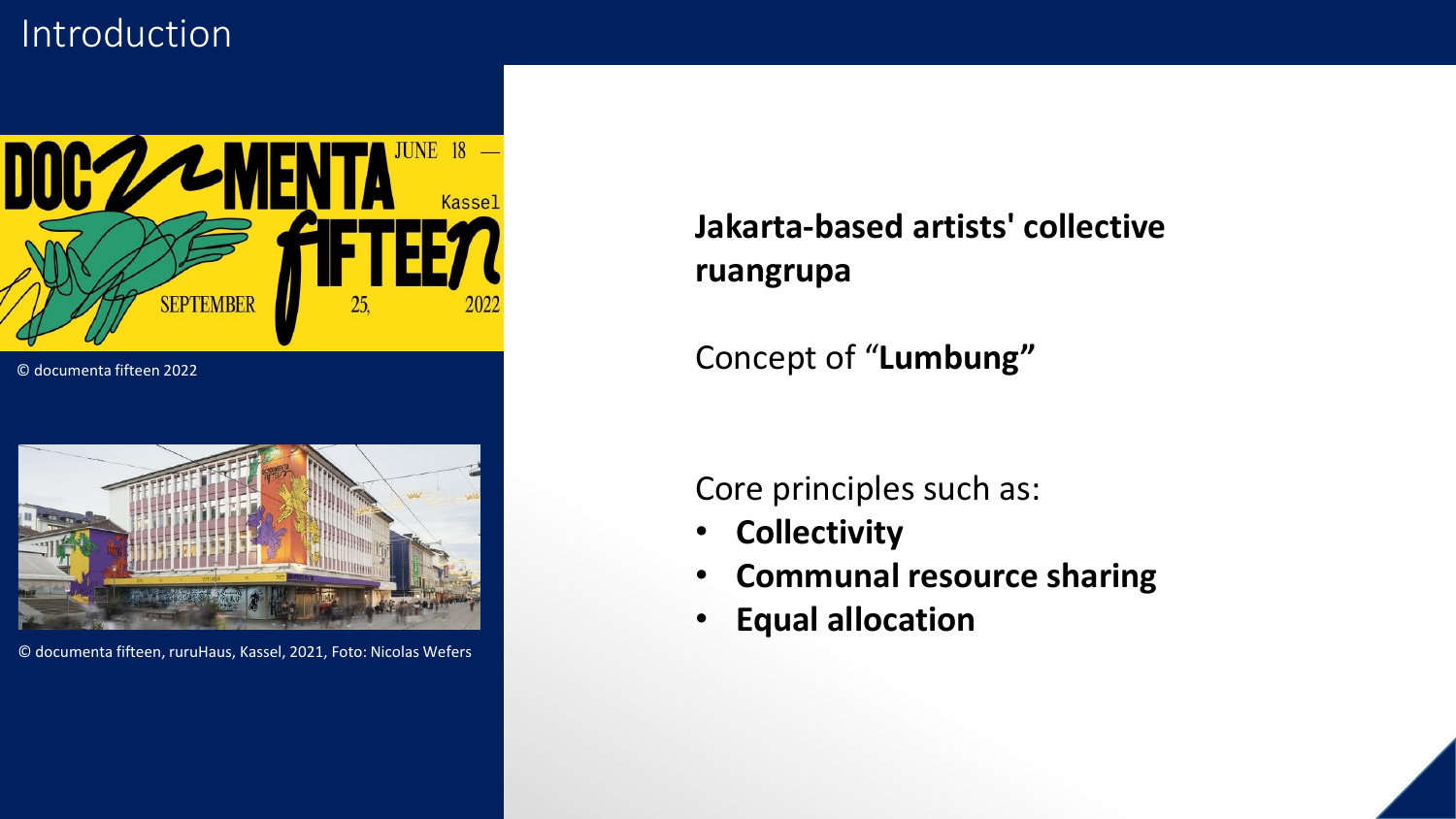# Berlin Declaration



Seven fundamental principles for a value-based digital government, e.g.

#### → **empowerment and digital literacy**

- fosterer measures that contribute to **improving citizens' digital literacy, awareness, skills** and reinforce citizens' ability to act and make informed decisions in the digital sphere
- **strengthen development and actual use of digital skills and tools in the public sector**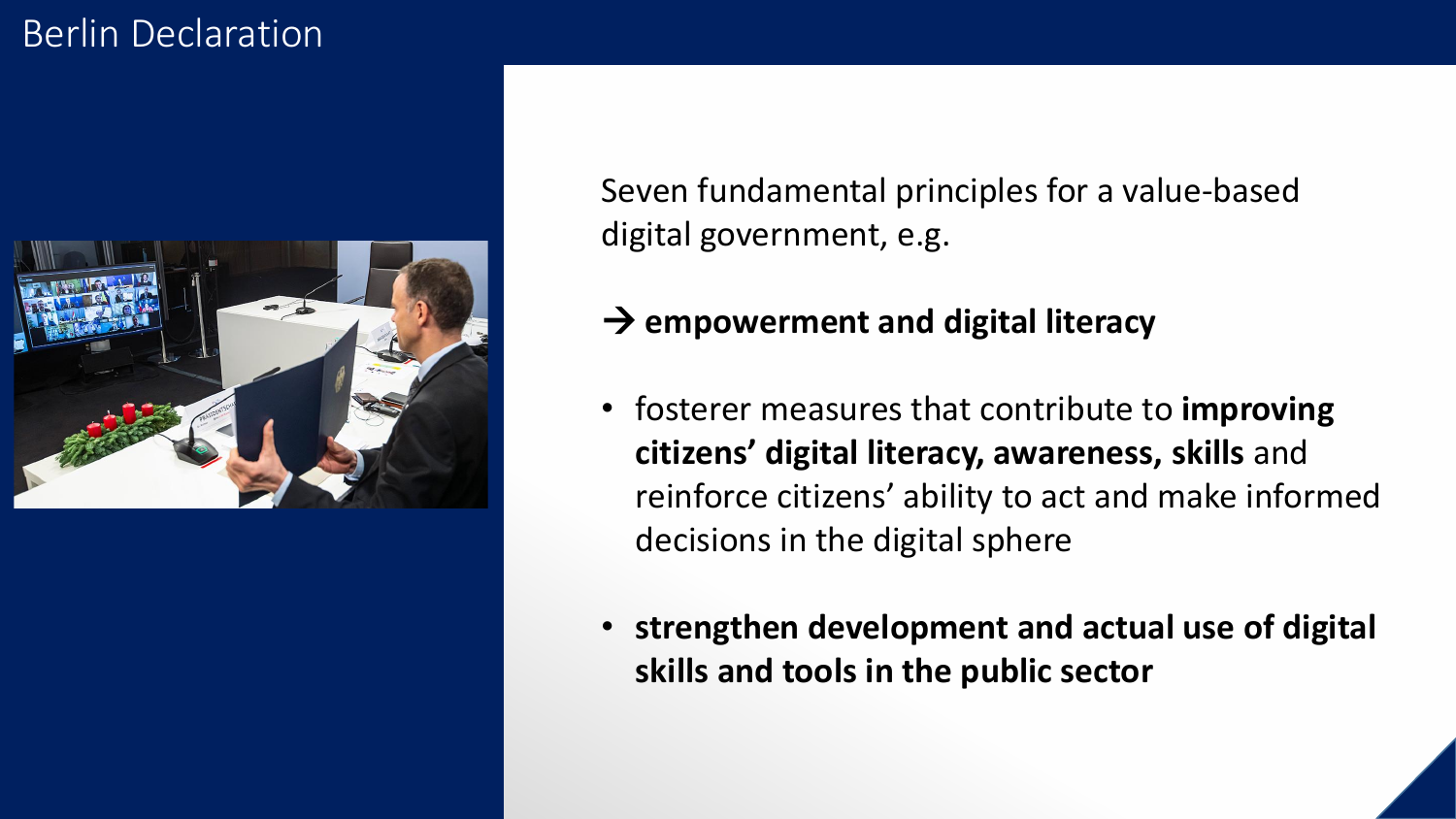# Berlin Declaration



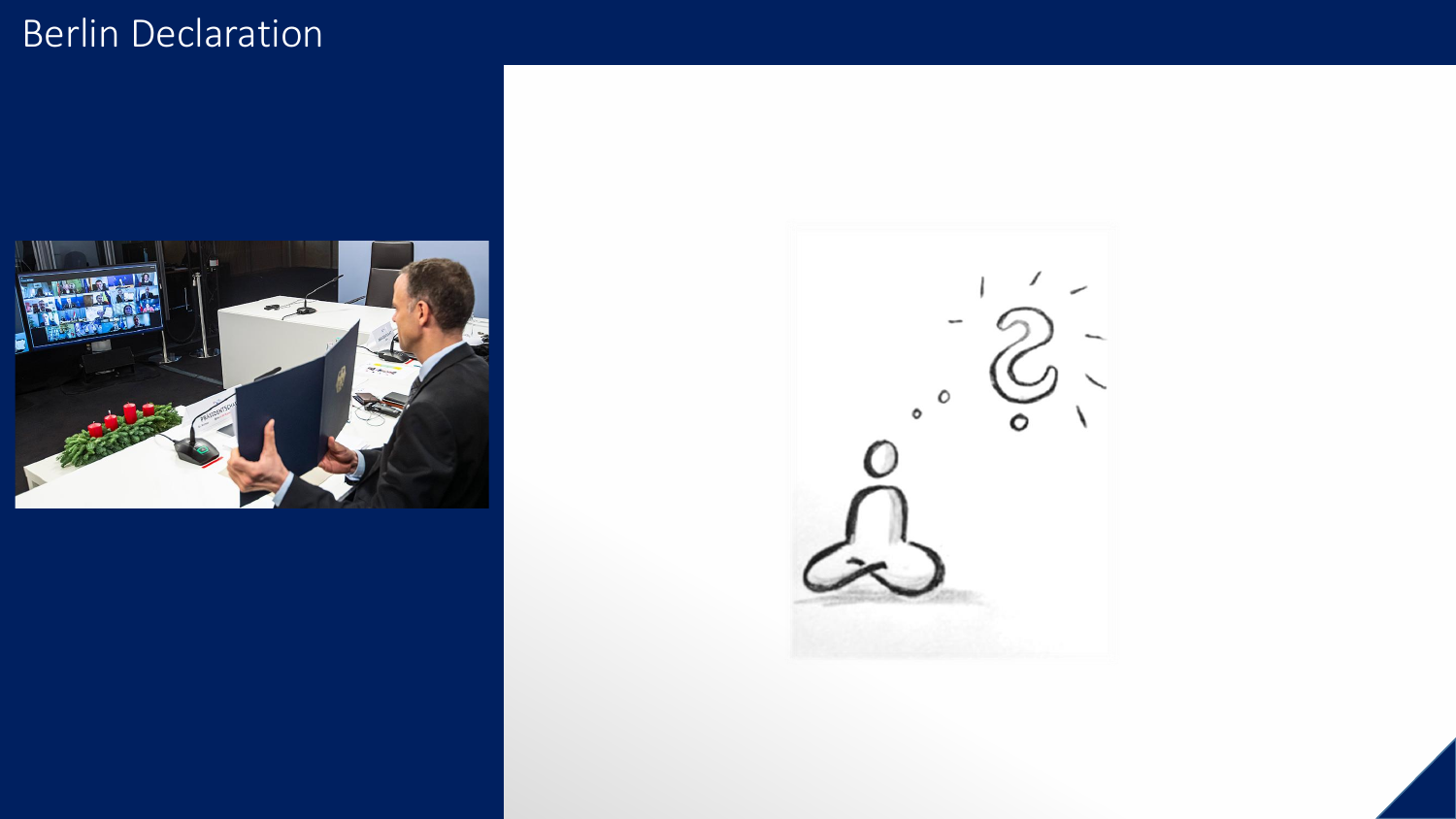#### New perspective



- Climate change, pandemics, global inflation and migration
- Lumbung = **resurgence of a social paradigm**
- **resource sharing, equal allocation, collaboration, collectivity, and cooperation**
- **digital transition of the public sector and required skill building**
	- → **not an isolated endeavor**
	- → collective, collaborative and networked process.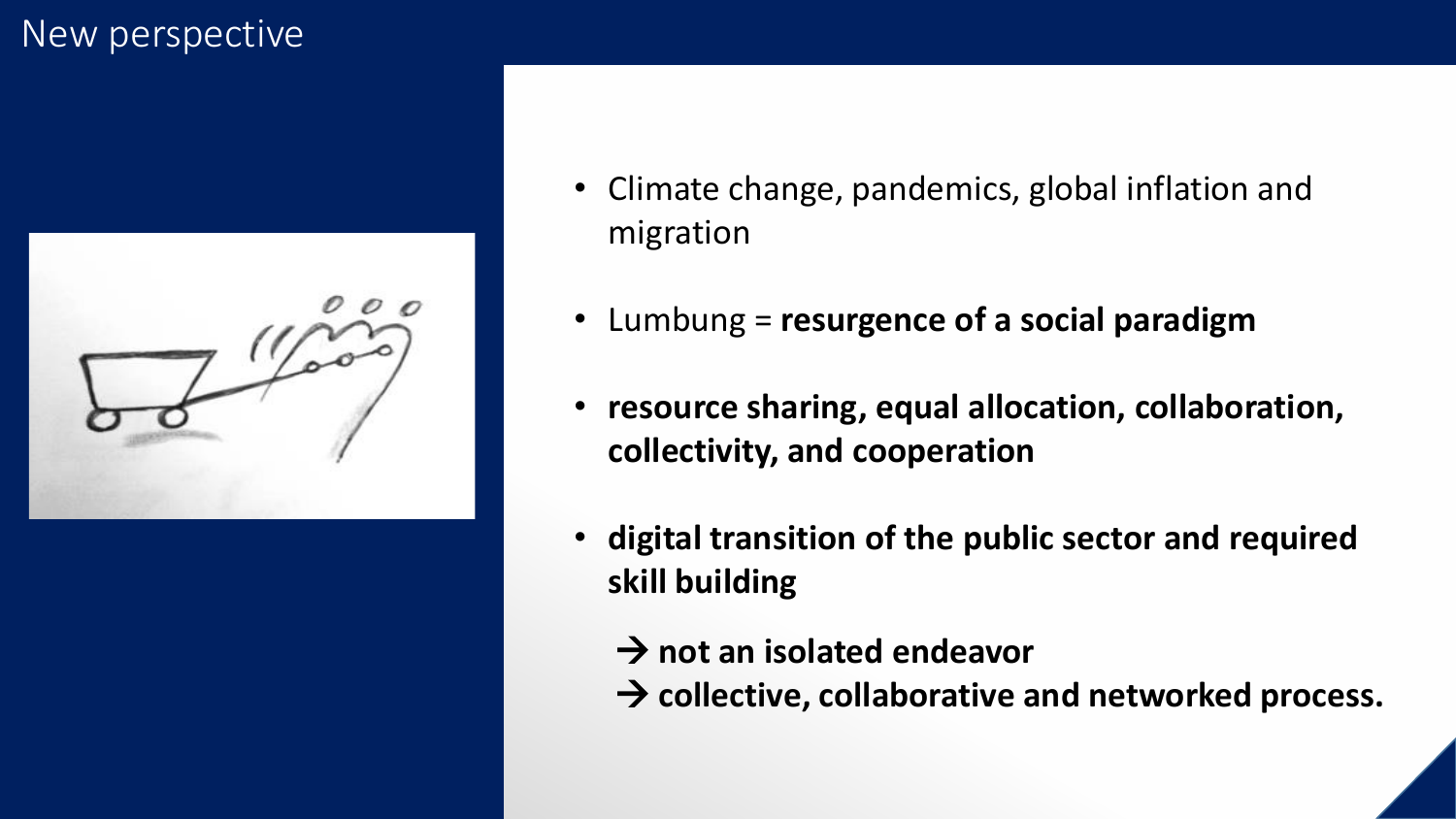#### New perspective



Explore these processes to successfully initiate digital change on three different levels, i.e.

- **skill building that reaches out to all members of society**
- **targeted skill building within public administrations**
- **cross-sectoral skill building**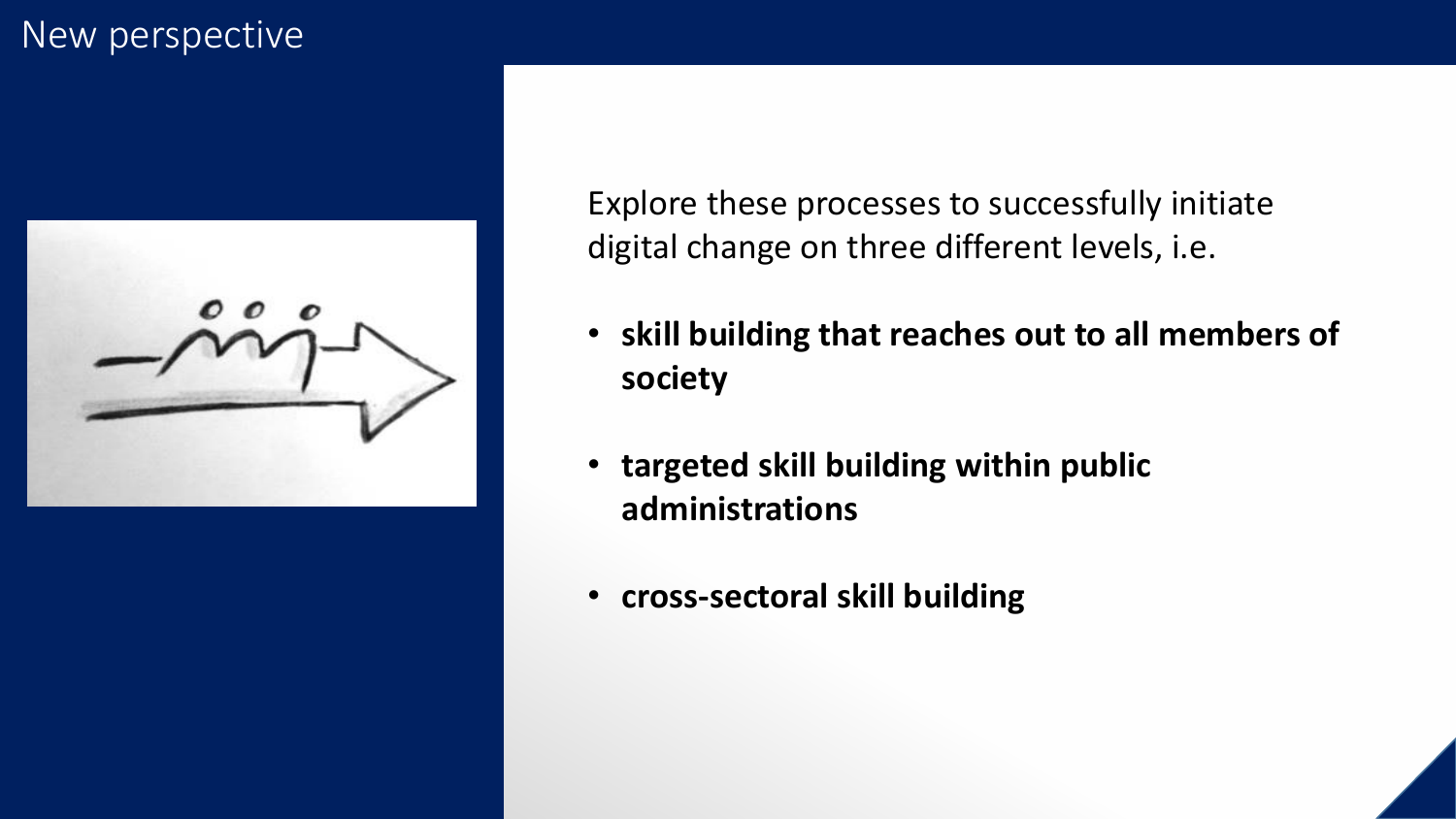# 1. All members of society



Federal CIO, Dr. Markus Richter importance of reaching out to **all** of our citizens

transformation of our working world

- increasingly complex, uncertain, rapidly changing and unpredictable circumstances
- breathtaking speed of technical innovations
- → **Kick anxiety out of the door**
- → **Provide opportunities rather than challenges**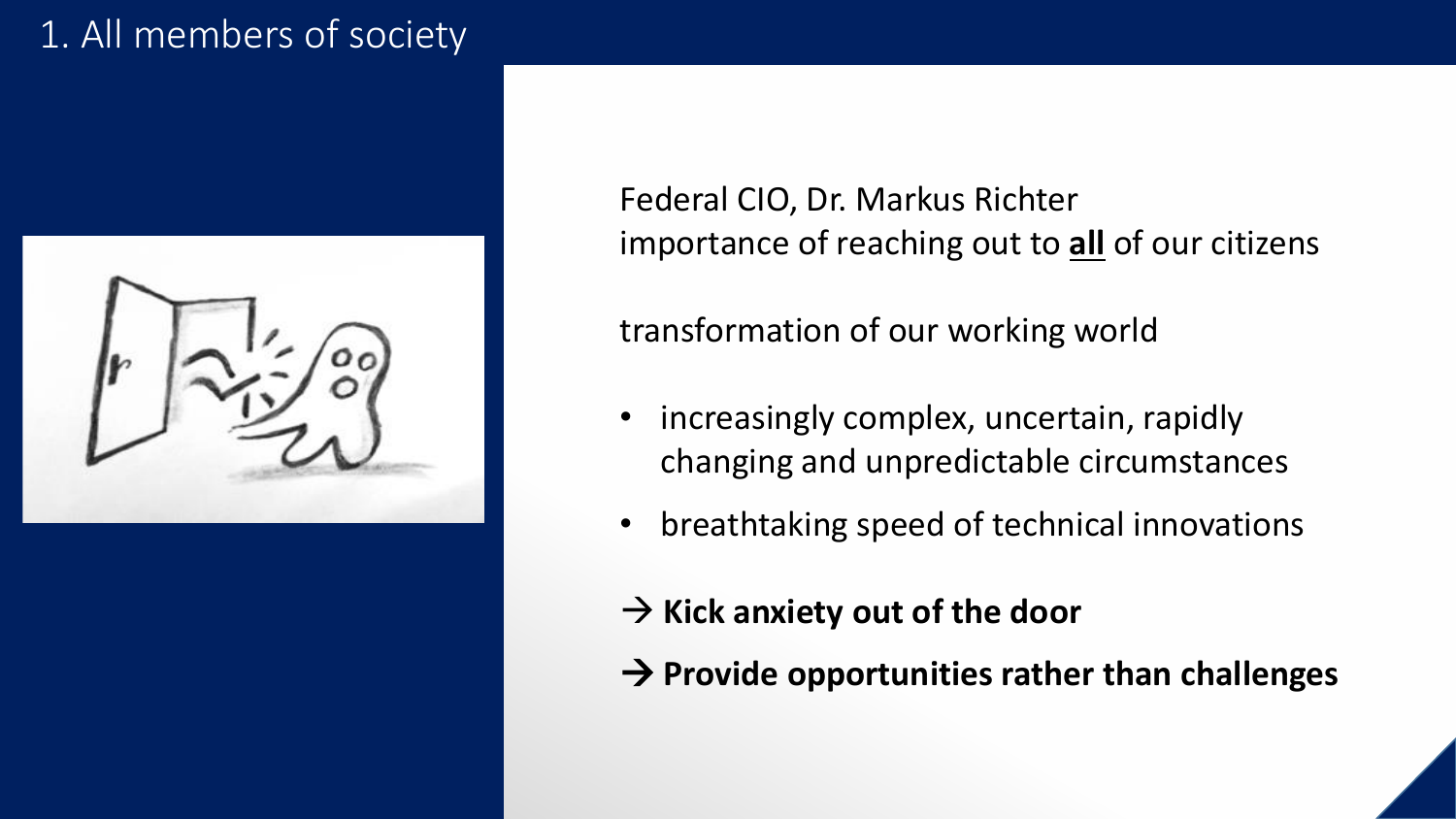#### Example: The GovTech Campus



Launched in June 2021

**Gov Tech Campus** as a spacial and virtual innovation platform

#### **generates orchestrated and sustainable co-learning, co-ideation and co-creation**

between the public administration, startups, businesses, venture capitalists, IT-providers, science and our civil society

aims to **build one of the world's leading GovTech ecosystems**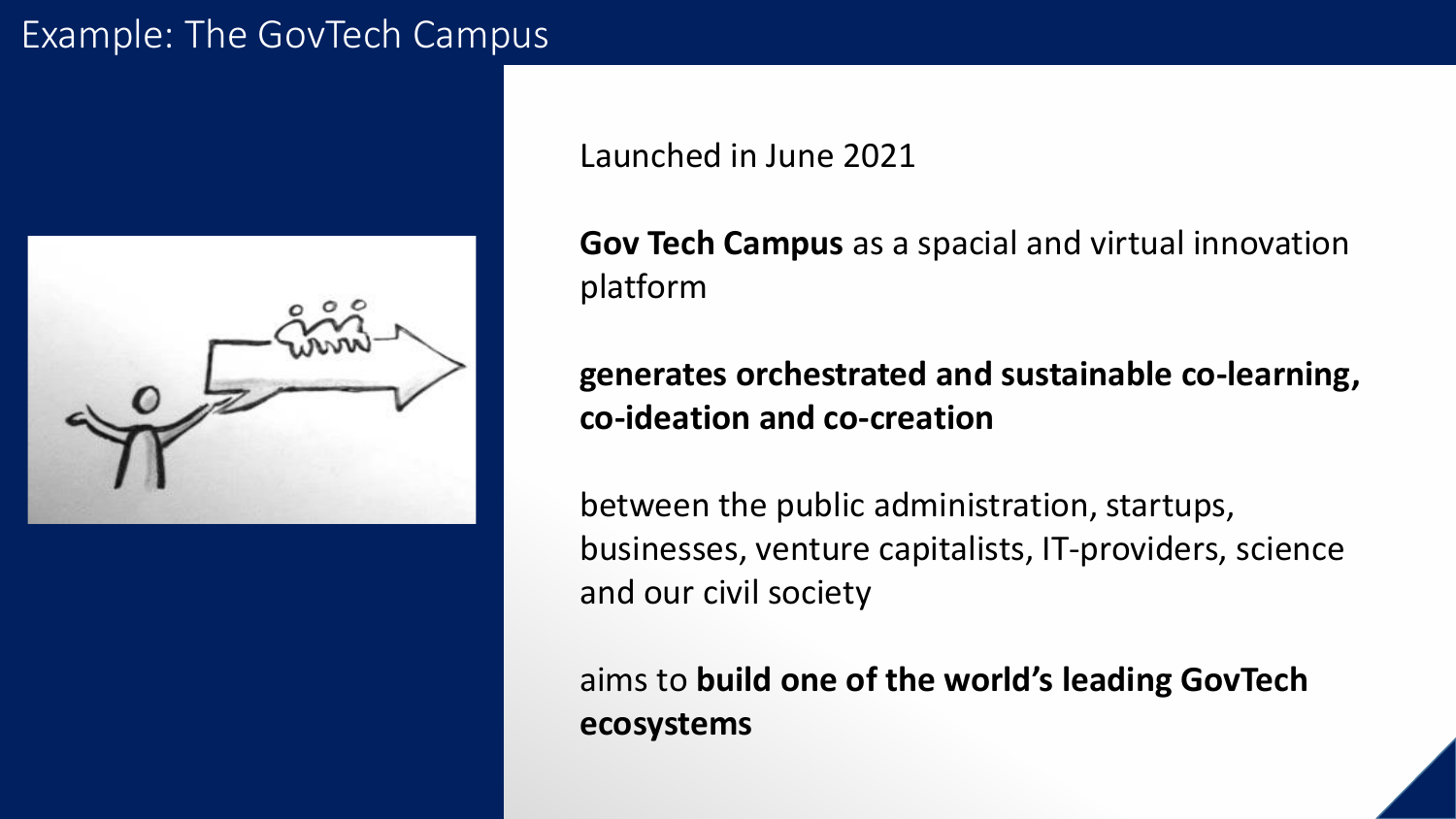### Example: The GovTech Campus



#### The GovTech Campus

- unique and exemplary organizational structure
- provides federal and state governments with infrastructure
- seeks **to actively involve our citizens**

→ **Finding answers to the most pressing digital and technological innovation tasks of our public administration**

 $\rightarrow$  Flagship example of how skill building may profit from **co-learning, co-ideation and co-creation**   $\rightarrow$  incubator of inspiration and innovation.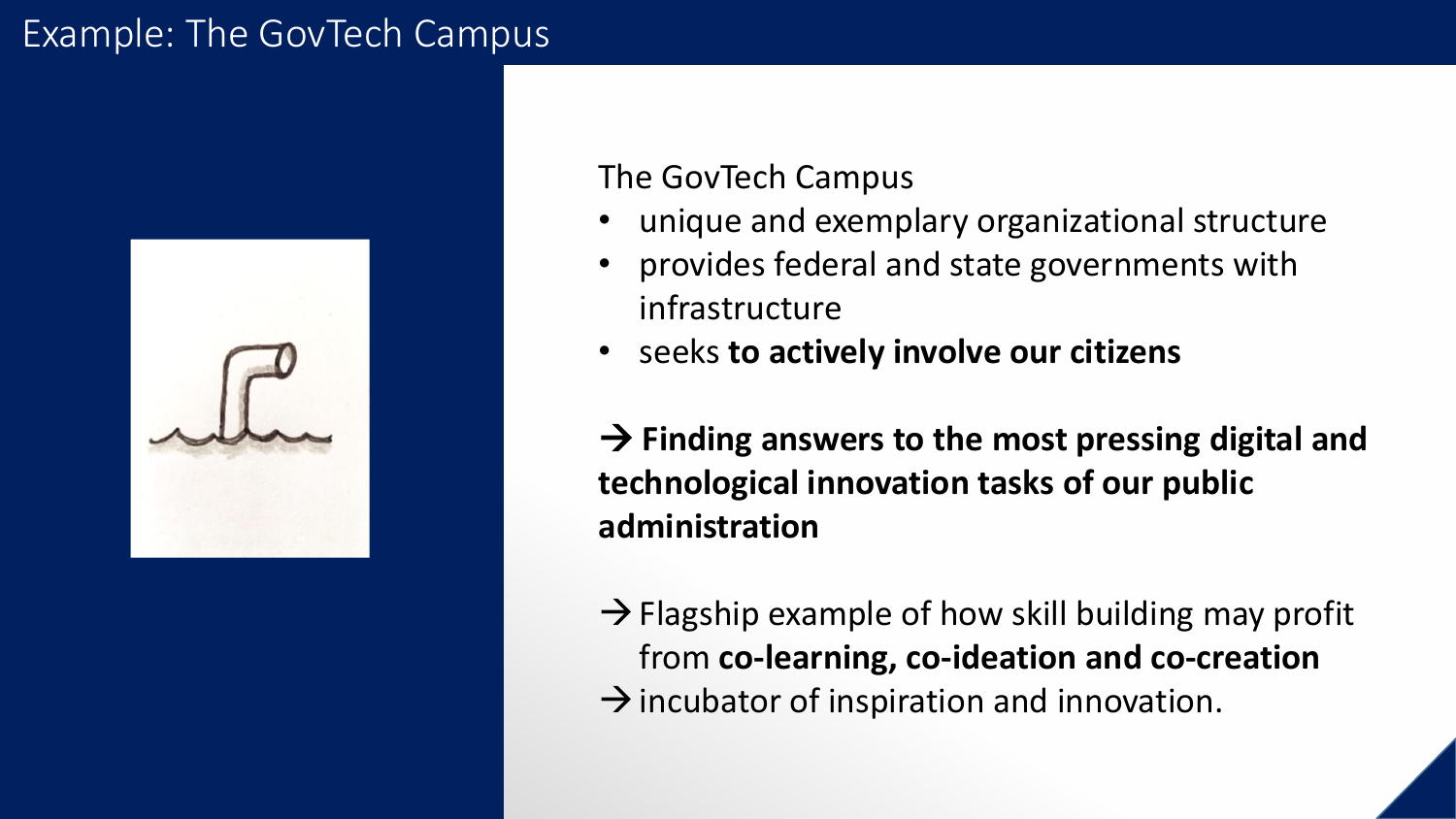# 2. Targeted skill building in the public sector



Covid-19 pandemic has accelerated our need for digital learning and working methods

Launch of **Digital Academy** in May 2021

**Free platform** of the German Federal Academy for Public Administration (called BAköV)

Offers **online and offline courses** for German federal employees to

- promote digital skills,
- encourage and provide networking opportunities
- support cultural change in public administrations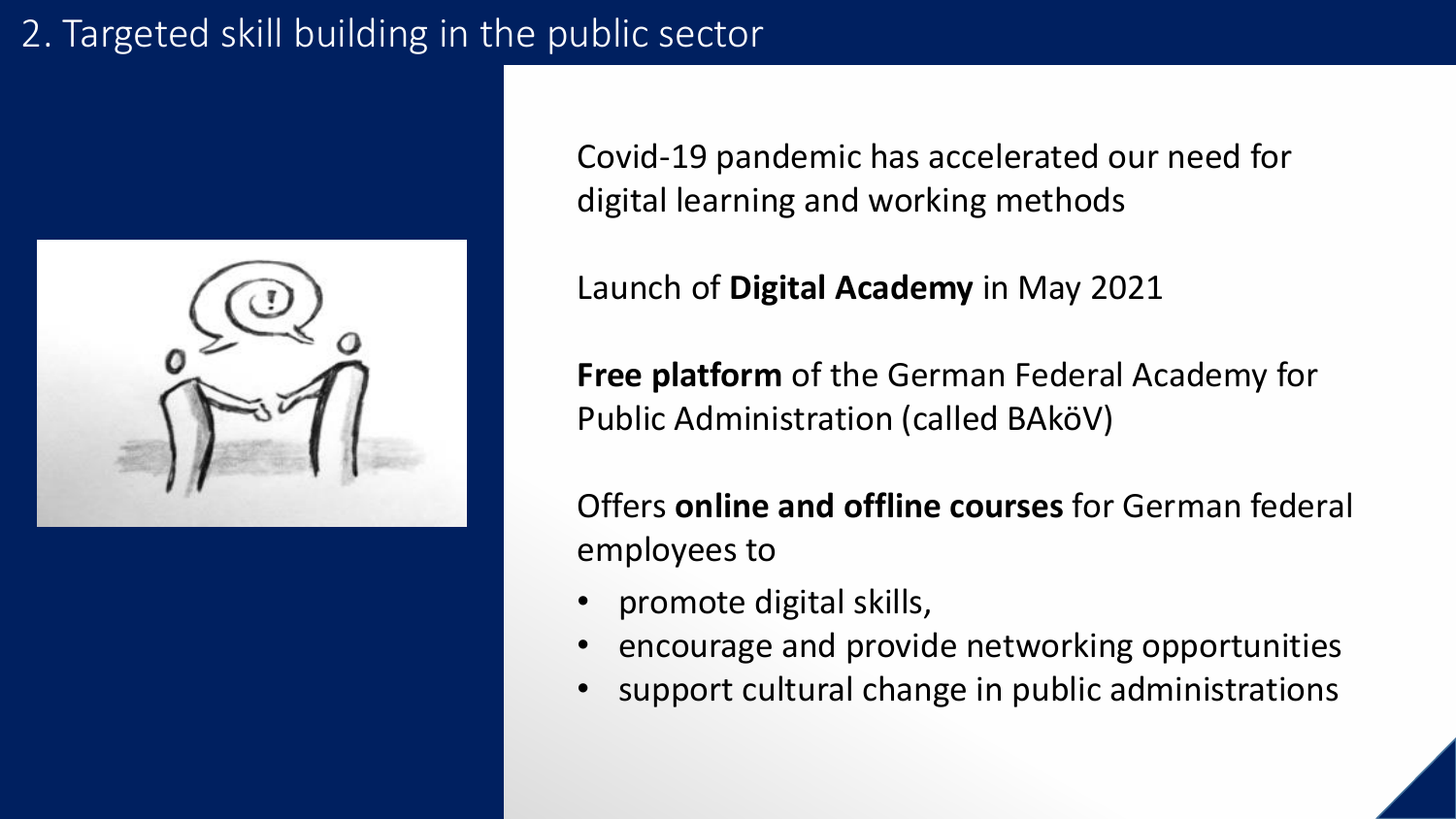#### Example: The Digital Academy



Learning opportunities designed to **upskill the public sector** for future challenges by teaching

• both **technical competencies**

(i.e. artificial intelligence and big data),

• and **new forms of work facilitated by new technology** (i.e. agile project management, digital leadership, remote collaboration and teamwork as well as tech-enabled service delivery and policymaking)

#### Exemplifies best practice of **hybrid learning**

- both a physical campus and an online platform
- mixed methods to maximise accessibility and scalability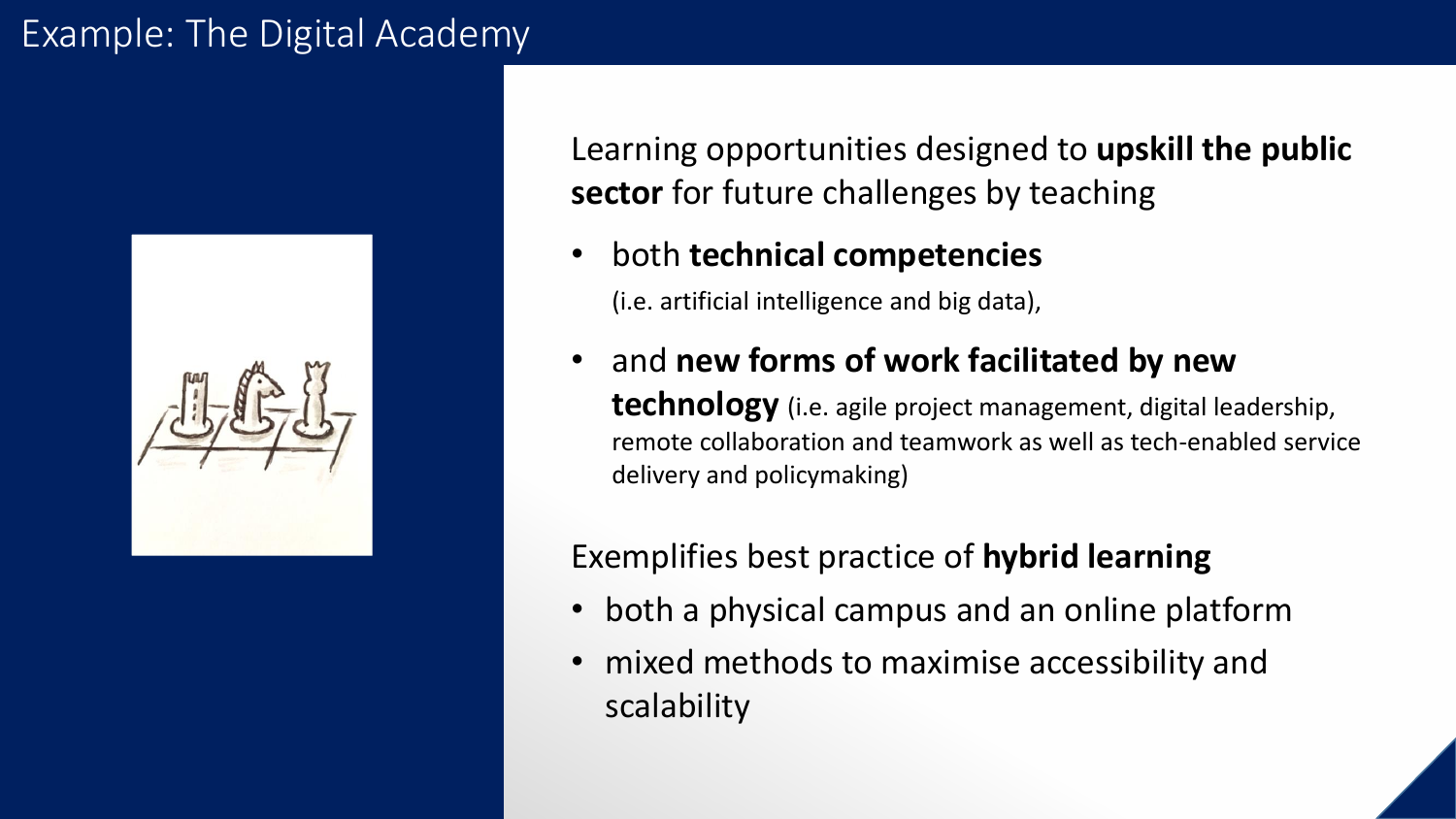### Example: The Digital Academy



**Two key aspects** of a modern public sector innovation programme:

- **course offers are designed to pick people up where they are** and provide flexible learning modalities
- **future-oriented curriculum** supported by **peer-topeer learning and coaching** rather than disconnected individual lectures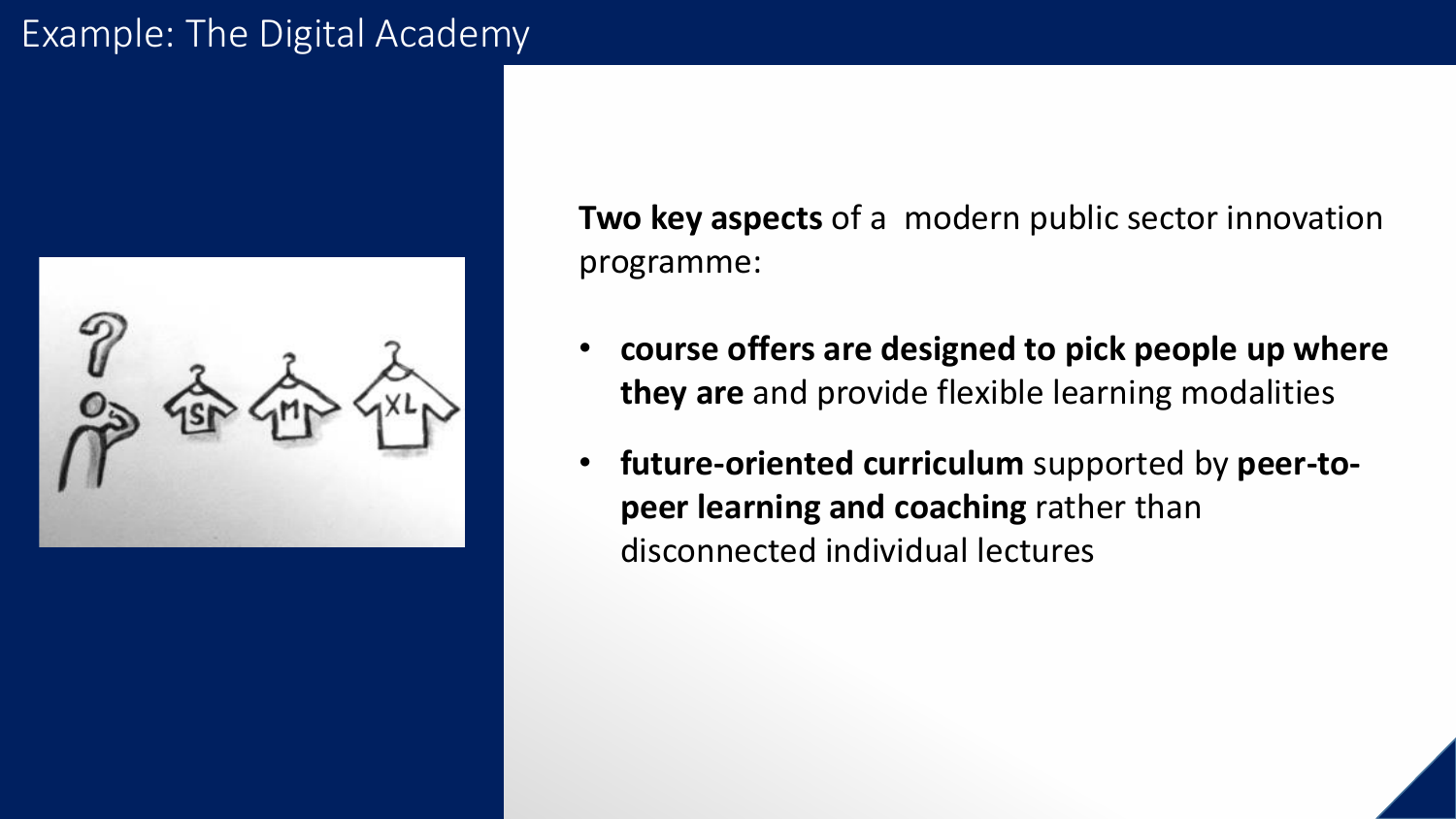### Example: The Digital Academy



The Academy's portfolio is still new and evolving.

But: one of the **most future-oriented and exciting experiments** in public sector upskilling.

Aims to convey skills and competencies that **emphasize collaboration, participation and co-creation** to

- enable public employees to **successfully cope with changing work environments** and
- to encourage them to **actively shape reform processes** in the public sector.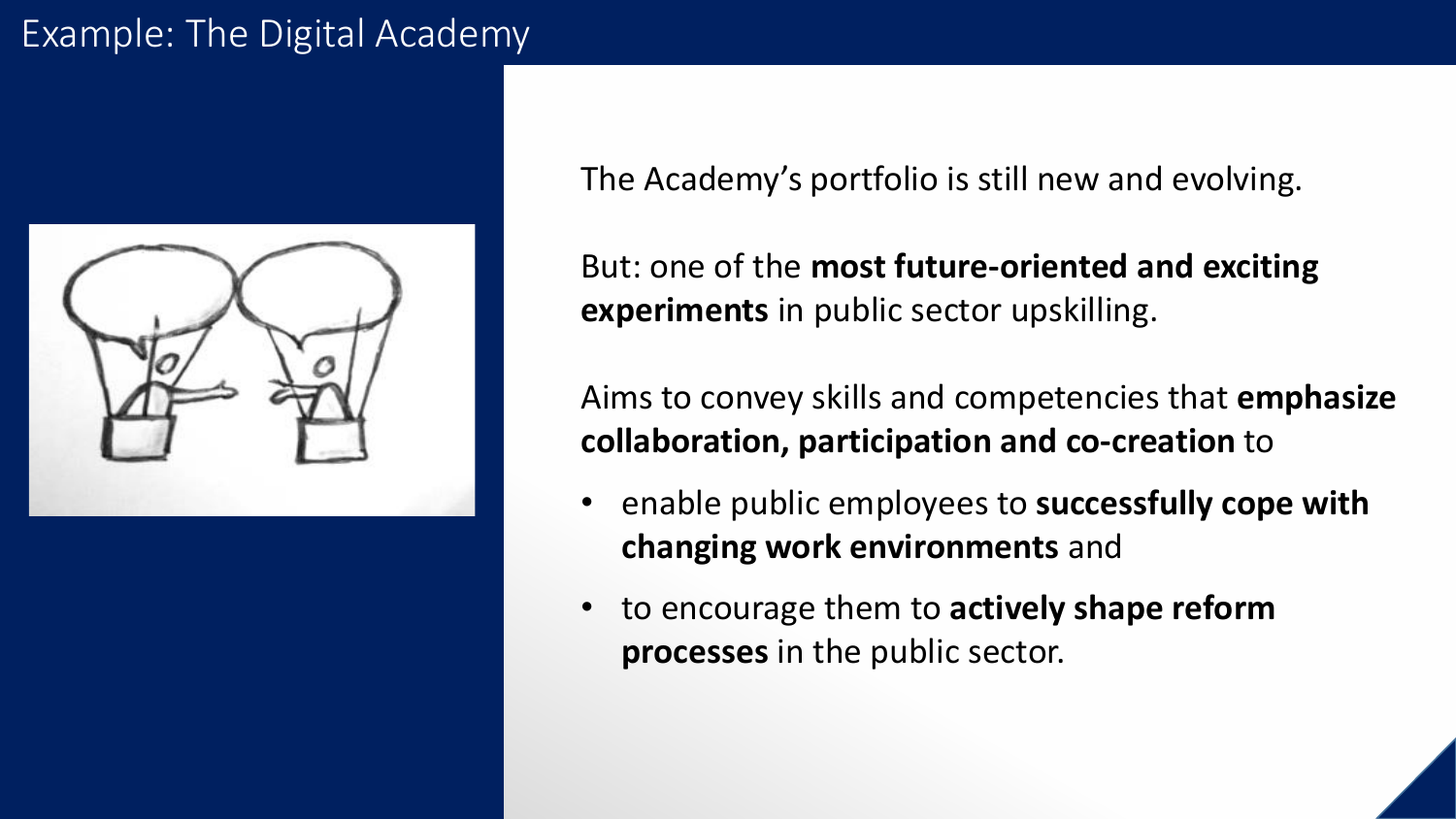# 3. Cross-sectoral skill building



#### **GovTech Campus:**

- startups as bridge between external GovTech innovations and the public administration
- fellowships, case presentations and a further training curriculum for public sector employees

#### **German fellowship program "Work4Germany"**

- Launched 2020
- Brings together transformation experts from the private sector with pioneers of federal ministries
- Six-months period, tandem partners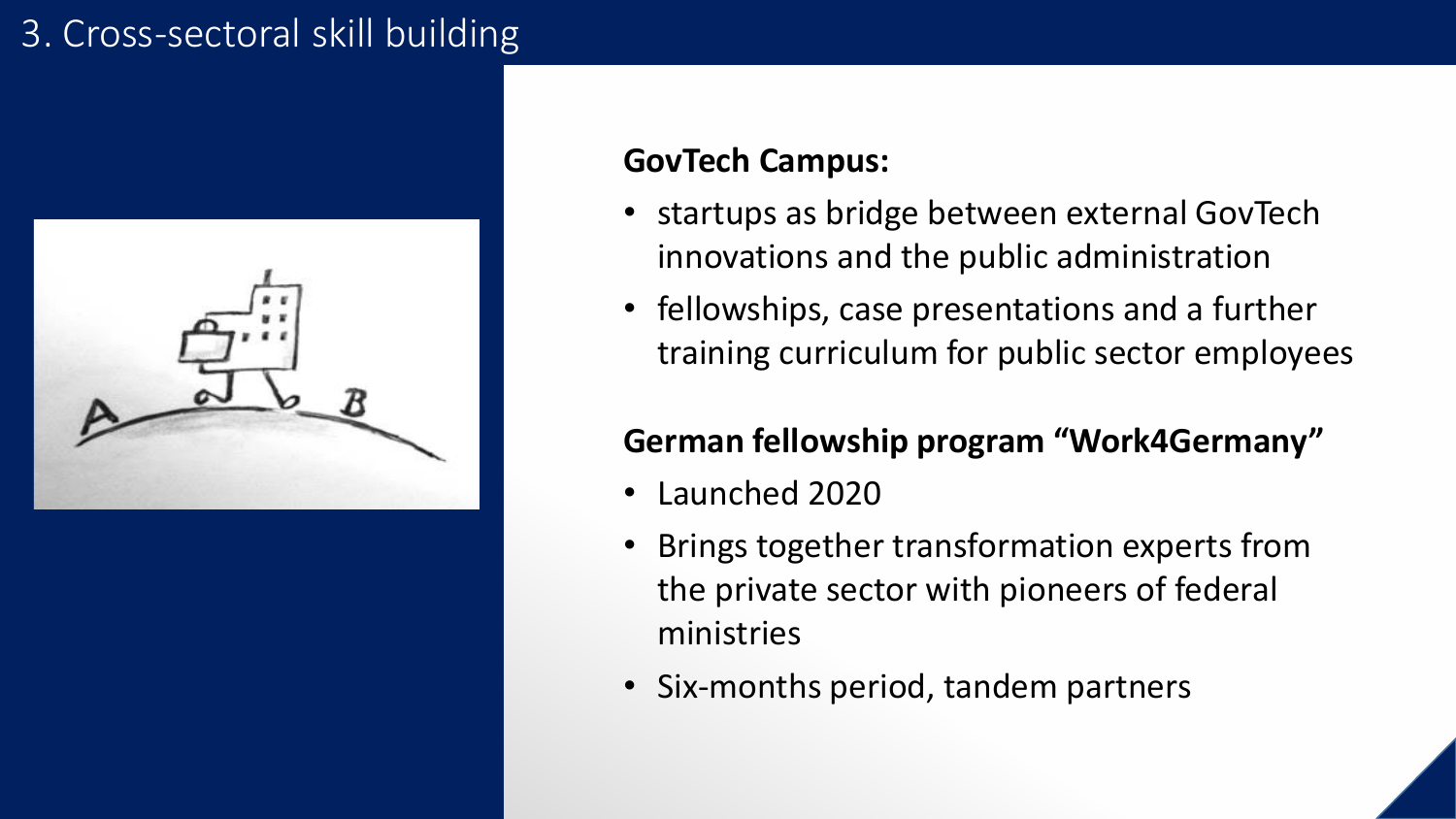# Example: Work4Germany



**Scrutinize cross-departmental challenges, redesign work processes and develop new and iterative working methods**

**Translate best practices from the private sector into the administrative context:** 

- **individual level:**  new working methods and skills
- **organizational level**  cross-departmental exchange
	- **systemic level** tackling cross-ministerial boundaries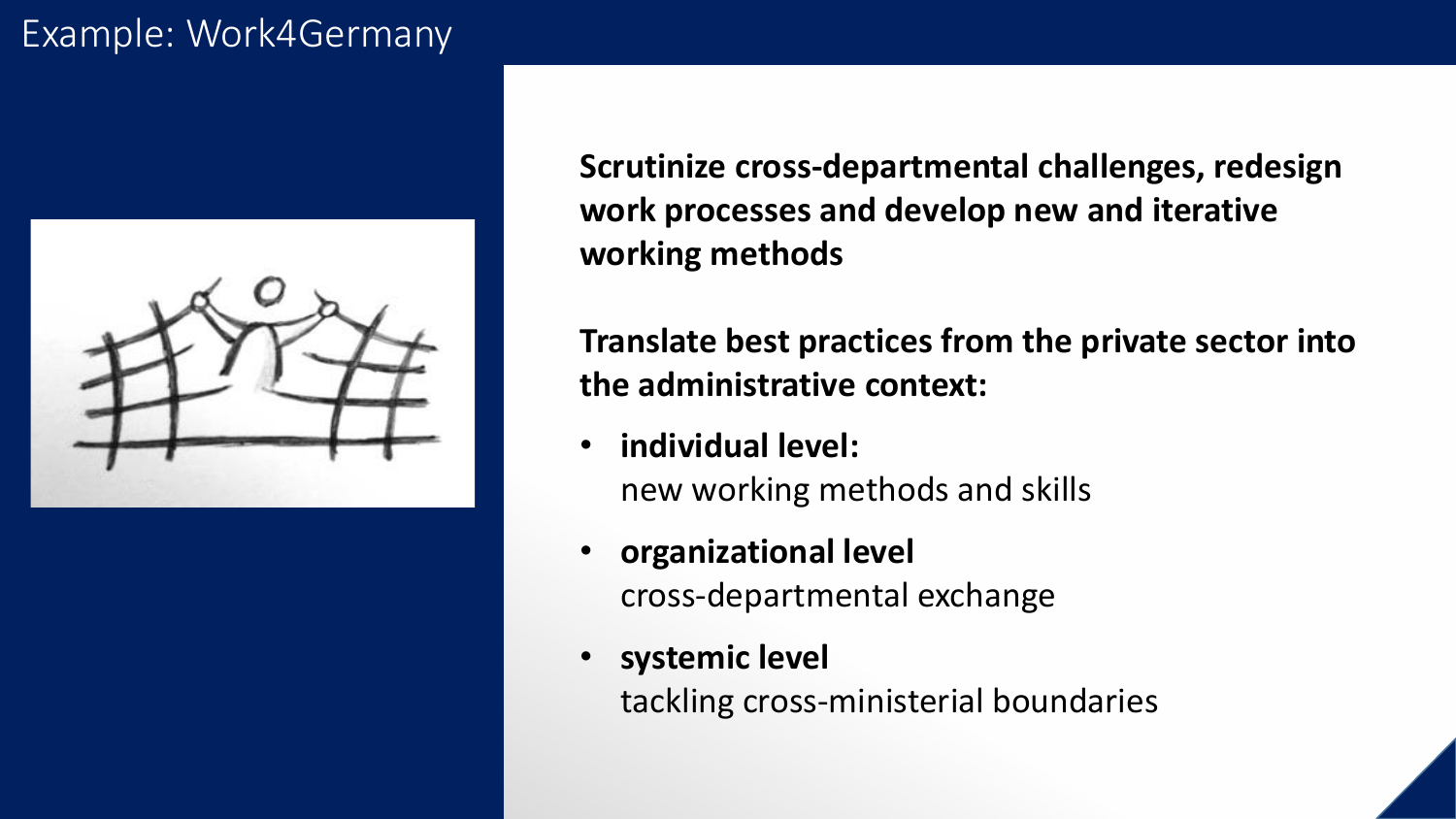# Example: Work4Germany



#### **Flourishing of collaborative working tools**

- kanbans
- whiteboards
- team rooms
- other interactive tools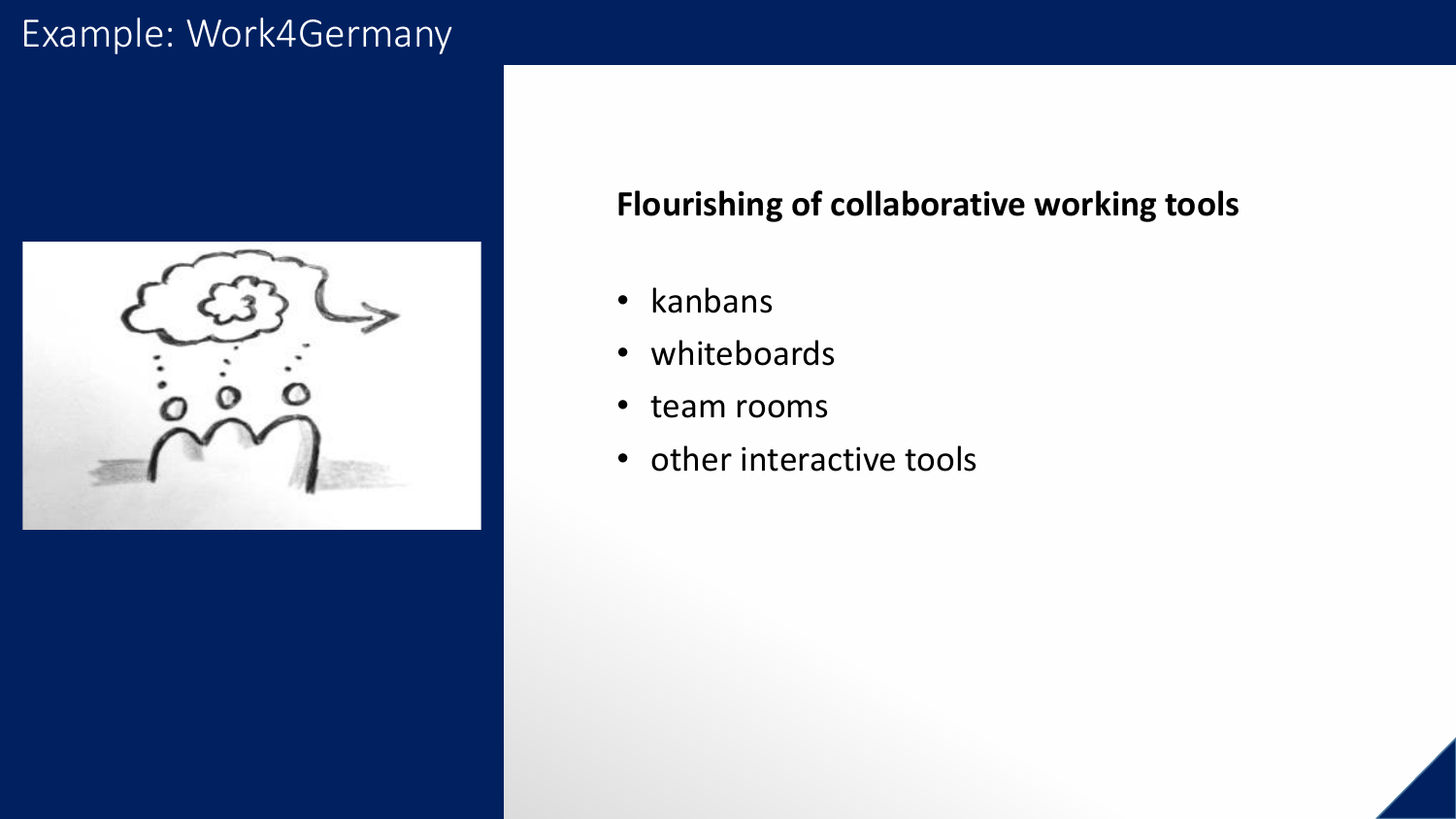# **Conclusion**



**"***When digital transformation is done wrong, all you have is a really fast caterpillar" - but "when it is done right, it's like a caterpillar turning into a butterfly".* 

George Westerman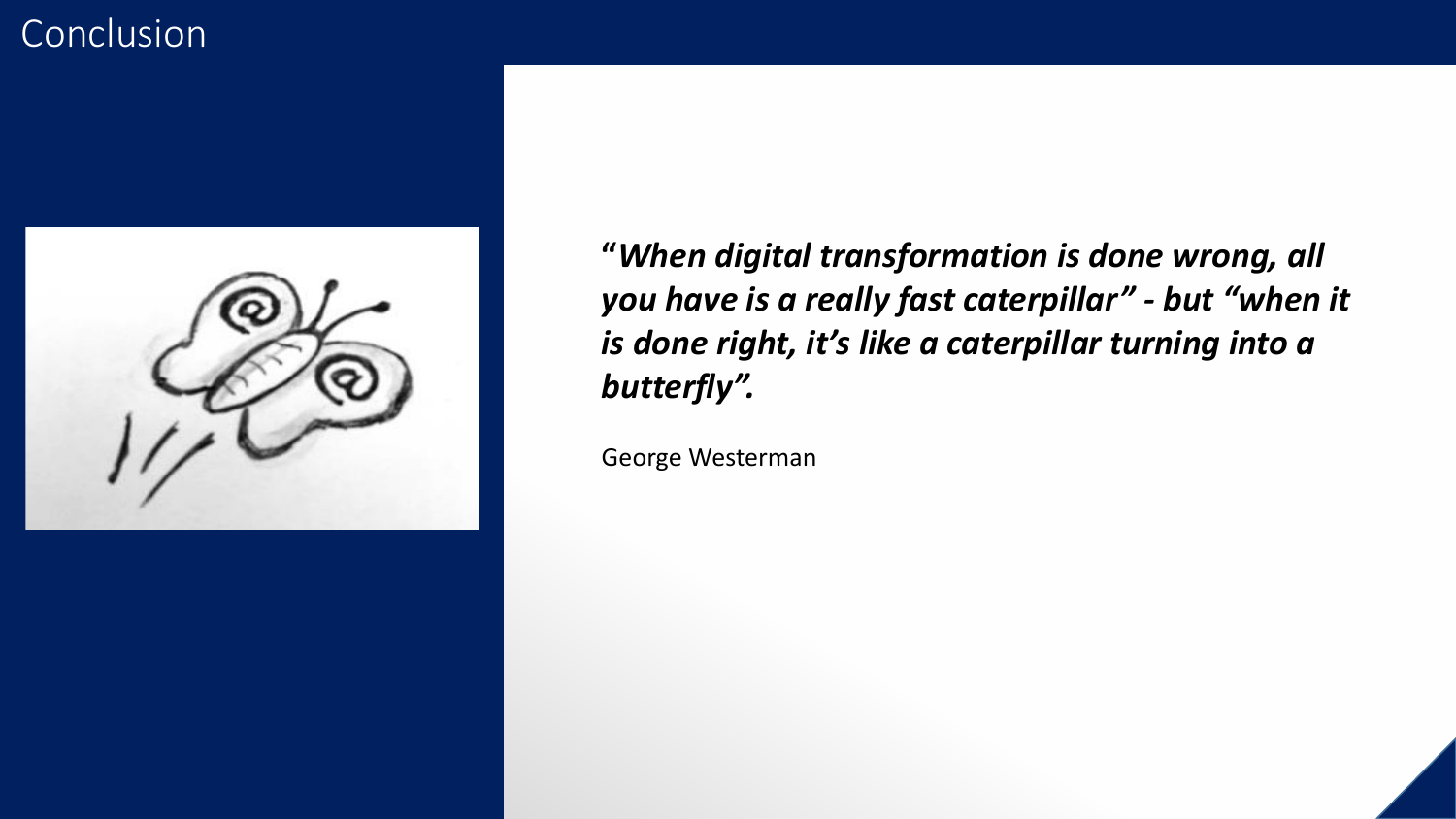# **Conclusion**



**Skill building** is **not an isolated endeavor** – but a **collective, collaborative and networked process**

Collectivity, communal resource sharing, participation, co-creation and collaboration

→ **Key for successful digital skill building in public administrations**

#### **Three flagship examples**

- [www.govtechcampus.de](http://www.govtechcampus.de/)
- [www.digitalakademie.bund.de](http://www.digitalakademie.bund.de/)
- [https://work.4germany.org](https://work.4germany.org/)